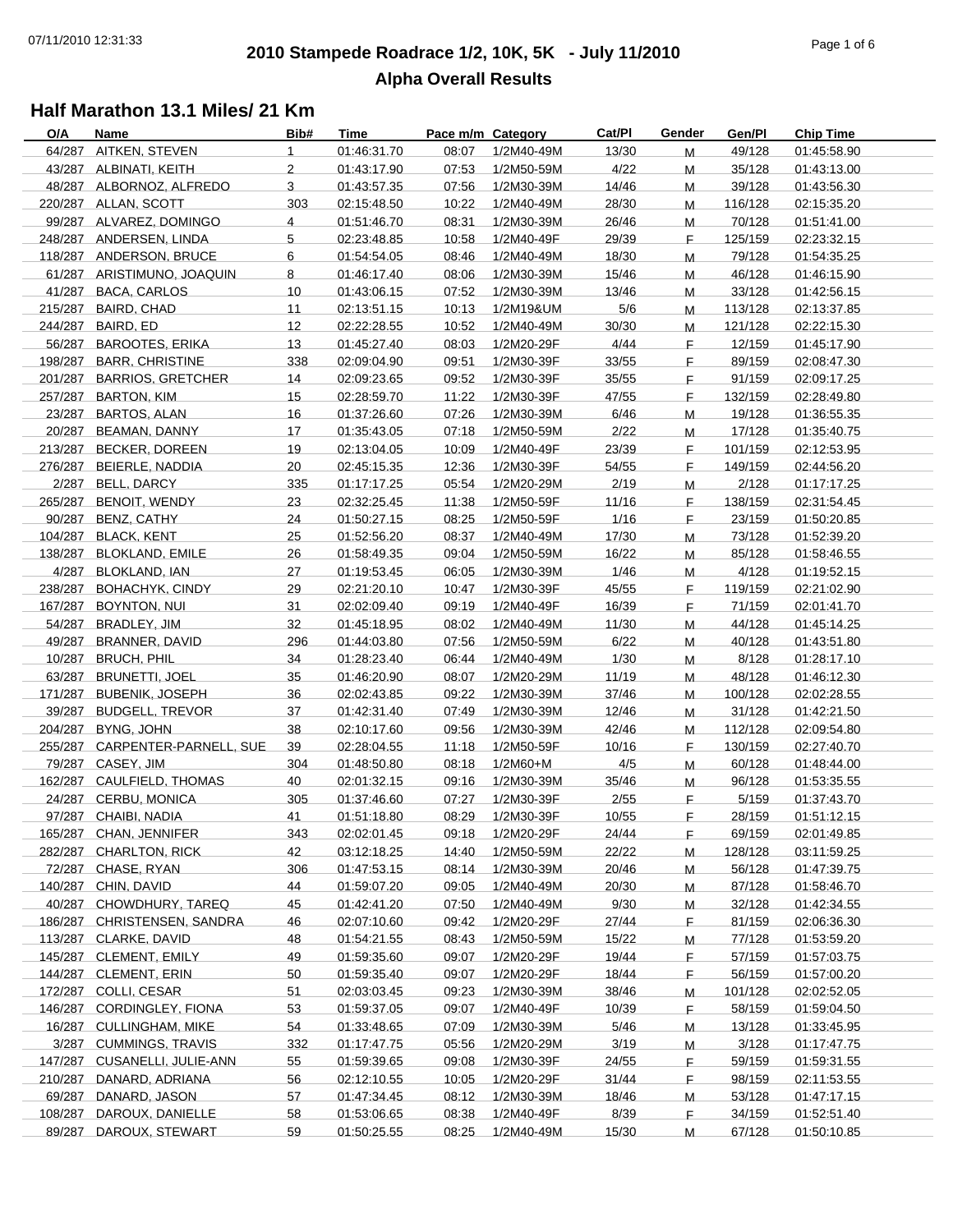## **2010 Stampede Roadrace 1/2, 10K, 5K - July 11/2010** 07/11/2010 12:31:33 Page 2 of 6 **Alpha Overall Results**

| O/A | Name                        | Bib# | Time        | Pace m/m Category |            | Cat/Pl | Gender | Gen/Pl  | <b>Chip Time</b> |
|-----|-----------------------------|------|-------------|-------------------|------------|--------|--------|---------|------------------|
|     | 33/287 DAVIS, DARRELL       | 60   | 01:40:40.75 | 07:41             | 1/2M30-39M | 10/46  | M      | 27/128  | 01:40:20.55      |
|     | 178/287 DAVIS, JODY         | 61   | 02:05:37.25 | 09:35             | 1/2M30-39F | 27/55  | F.     | 76/159  | 02:05:17.40      |
|     | 266/287 DEGUTIS, DIANNE     | 64   | 02:32:35.55 | 11:38             | 1/2M40-49F | 34/39  | F.     | 139/159 | 02:32:24.20      |
|     | 46/287 DEIS, ROBERT         | 62   | 01:43:45.05 | 07:55             | 1/2M20-29M | 8/19   | M      | 37/128  | 01:43:16.85      |
|     | 192/287 DEPENCIER, SHERRI   | 63   | 02:07:51.10 | 09:45             | 1/2M30-39F | 31/55  | F.     | 84/159  | 02:07:44.80      |
|     | 191/287 DOBSON, CHET        | 66   | 02:07:29.55 | 09:43             | 1/2M40-49M | 26/30  |        | 108/128 | 02:07:19.40      |
|     |                             |      |             |                   |            |        | M      |         |                  |
|     | 17/287 DODDS, RICH          | 67   | 01:34:27.15 | 07:12             | 1/2M40-49M | 5/30   | M      | 14/128  | 01:34:12.25      |
|     | 60/287 DRYER, BRENDA        | 340  | 01:46:13.05 | 08:06             | 1/2M30-39F | $5/55$ | F.     | 15/159  | 01:46:05.00      |
|     | 101/287 DUMONT, STEPHANIE   | 68   | 01:52:04.60 | 08:33             | 1/2M40-49F | 6/39   | F.     | 31/159  | 01:51:50.95      |
|     | 164/287 DUNDAS, BARBARA     | 307  | 02:01:54.95 | 09:18             | 1/2M40-49F | 14/39  | F.     | 68/159  | 02:01:32.70      |
|     | 274/287 DWYER, ERIN         | 308  | 02:45:03.70 | 12:36             | 1/2M20-29F | 43/44  | F.     | 147/159 | 02:44:44.55      |
|     | 180/287 EL-AJOUZ, KAMAL     | 69   | 02:06:17.45 | 09:38             | 1/2M30-39M | 39/46  | M      | 103/128 | 02:05:50.35      |
|     | 189/287 ELLIOTT, TRACY      | 70   | 02:07:24.90 | 09:43             | 1/2M30-39F | 30/55  | F.     | 83/159  | 02:07:04.05      |
|     | 179/287 ENZENAUER, KERRY    | 71   | 02:06:07.45 | 09:37             | 1/2M30-39F | 28/55  | F.     | 77/159  | 02:05:43.60      |
|     | 240/287 ERVEN, LESLIE       | 72   | 02:21:29.40 | 10:48             | 1/2M20-29F | 37/44  | F.     | 121/159 | 02:21:05.55      |
|     |                             |      |             |                   |            |        |        |         |                  |
|     | 241/287 ERVEN, SHELLEY      | 73   | 02:21:29.60 | 10:48             | 1/2M50-59F | 9/16   | F.     | 122/159 | 02:21:05.85      |
|     | 219/287 EVANS, AMY          | 74   | 02:15:39.30 | 10:21             | 1/2M20-29F | 33/44  | F.     | 104/159 | 02:15:20.70      |
|     | 15/287 EVANS, DOUGLAS       | 75   | 01:32:55.35 | 07:05             | 1/2M40-49M | 4/30   | M      | 12/128  | 01:32:54.45      |
|     | 136/287 EVANS, PATRICK      | 76   | 01:58:32.35 | 09:02             | 1/2M30-39M | 27/46  | м      | 83/128  | 01:58:13.75      |
|     | 284/287 FASSINA, STEFA      | 77   | 03:21:49.85 | 15:24             | 1/2M50-59F | 14/16  | F.     | 156/159 | 03:21:15.80      |
|     | 264/287 FAYYAZ, SARAH       | 78   | 02:31:30.80 | 11:33             | 1/2M40-49F | 33/39  | F.     | 137/159 | 02:31:26.20      |
|     | 283/287 FEDERCHUK, KATHRYN  | 79   | 03:12:18.25 | 14:40             | 1/2M20-29F | 44/44  | F.     | 155/159 | 03:11:59.05      |
|     | 184/287 FESKO, KAYLEY       | 81   | 02:06:56.50 | 09:41             | 1/2M20-29F | 26/44  | F.     | 80/159  | 02:06:32.15      |
|     | 267/287 FIELD, SHERYL       | 82   | 02:32:36.60 | 11:39             | 1/2M40-49F | 35/39  | F.     | 140/159 | 02:32:25.05      |
|     | 181/287 FINCH, ADAM         | 83   | 02:06:40.70 | 09:40             | 1/2M20-29M | 16/19  | M      | 104/128 | 02:06:32.70      |
|     |                             |      |             |                   |            |        |        |         |                  |
|     | 84/287 FLEISCHER, EDUARDO   | 322  | 01:49:44.85 | 08:22             | 1/2M30-39M | 23/46  | M      | 64/128  | 01:49:40.20      |
|     | 280/287 FOCKLER, MERIDEE    | 84   | 03:04:43.05 | 14:06             | 1/2M50-59F | 13/16  | F.     | 153/159 | 03:04:15.50      |
|     | 25/287 FRASER, HUGHIE       | 85   | 01:37:46.95 | 07:27             | 1/2M30-39M | 7/46   | M      | 20/128  | 01:37:41.15      |
|     | 6/287 FULLER, JONATHAN      | 86   | 01:24:04.50 | 06:25             | 1/2M19&UM  | 1/6    | M      | 6/128   | 01:24:03.10      |
|     | 83/287 GALBRAITH, JEB       | 87   | 01:49:36.25 | 08:22             | 1/2M30-39M | 22/46  | M      | 63/128  | 01:49:03.40      |
|     | 190/287 GAUDREAU, MIKE      | 90   | 02:07:27.60 | 09:43             | 1/2M50-59M | 17/22  | M      | 107/128 | 02:07:17.30      |
|     | 287/287 GEE, KAREN          | 92   | 03:29:56.40 | 16:01             | 1/2M30-39F | 55/55  | F.     | 159/159 | 03:29:22.50      |
|     | 273/287 GEE, TRACY          | 93   | 02:39:26.75 | 12:10             | 1/2M30-39F | 52/55  | F.     | 146/159 | 02:39:18.85      |
|     | 76/287 GEMMEL, BOB          | 28   | 01:48:43.55 | 08:18             | 1/2M60+M   | 3/5    | M      | 59/128  | 01:48:34.95      |
|     | 174/287 GEMMEL, JANICE      | 346  | 02:04:06.70 | 09:28             | 1/2M50-59F | 4/16   |        | 73/159  |                  |
|     |                             |      |             |                   |            |        | F.     |         | 02:03:58.45      |
|     | 100/287 GIFFEN, TERESA      | 95   | 01:51:59.25 | 08:32             | 1/2M30-39F | 12/55  | F.     | 30/159  | 01:51:33.25      |
|     | 95/287 GILMOUR, BRAD        | 96   | 01:50:56.95 | 08:28             | 1/2M40-49M | 16/30  | M      | 69/128  | 01:50:36.20      |
|     | 35/287 GIOVANOLI, MARINA    | 98   | 01:40:57.05 | 07:42             | 1/2M19&UF  | 1/5    | F.     | 7/159   | 01:40:48.65      |
|     | 75/287 GOGOL, FRANK         | 337  | 01:48:18.55 | 08:16             | 1/2M50-59M | 9/22   | M      | 58/128  | 01:47:47.45      |
|     | 109/287 GOODFELLOW, RAY     | 309  | 01:53:18.35 | 08:39             | 1/2M50-59M | 13/22  | M      | 75/128  | 01:53:11.95      |
|     | 51/287 GOULD, GREGORY       | 99   | 01:44:55.75 | 08:00             | 1/2M19&UM  | 3/6    | м      | 42/128  | 01:44:42.50      |
|     | 263/287 GOULET, MICHAEL     | 100  | 02:30:41.70 | 11:30             | 1/2M19&UM  | 6/6    | M      | 127/128 | 02:30:24.95      |
|     | 170/287 GREENFIELD, ALAN    | 103  | 02:02:43.60 | 09:22             | 1/2M40-49M | 24/30  | М      | 99/128  | 02:02:28.75      |
|     | 252/287 GRIFFITHS, BLAIRE   | 104  | 02:25:51.55 | 11:08             | 1/2M20-29F | 39/44  | F      | 129/159 | 02:25:17.95      |
|     | 126/287 GRUNOW, LARA        |      |             |                   |            |        |        |         |                  |
|     |                             | 106  | 01:56:32.95 | 08:53             | 1/2M30-39F | 19/55  | F      | 46/159  | 01:56:24.55      |
|     | 111/287 HAINES, CHELSEA     | 107  | 01:53:56.95 | 08:41             | 1/2M20-29F | 10/44  | F      | 36/159  | 01:53:34.10      |
|     | 277/287 HALL, TRACY         | 108  | 02:47:44.70 | 12:48             | 1/2M40-49F | 36/39  | F.     | 150/159 | 02:47:16.00      |
|     | 86/287 HALUSKA, LESLIE      | 109  | 01:49:51.00 | 08:23             | 1/2M40-49F | 5/39   | F.     | 22/159  | 01:49:38.95      |
|     | 249/287 HAMPSON-REID, CELIA | 110  | 02:24:39.00 | 11:02             | 1/2M20-29F | 38/44  | F.     | 126/159 | 02:24:31.00      |
|     | 103/287 HANNAH, KEITH       | 111  | 01:52:36.05 | 08:35             | 1/2M50-59M | 11/22  | м      | 71/128  | 01:52:31.00      |
|     | 154/287 HARAGA, AMANDA      | 112  | 02:00:34.70 | 09:12             | 1/2M20-29F | 21/44  | F.     | 63/159  | 02:00:17.50      |
|     | 58/287 HARBECK, JAMES       | 113  | 01:46:01.75 | 08:05             | 1/2M40-49M | 12/30  | M      | 45/128  | 01:45:51.10      |
|     | 106/287 HARDMAN, TERRY      | 114  | 01:52:57.35 | 08:37             | 1/2M30-39F | 13/55  | F.     | 33/159  | 01:52:26.30      |
|     | 30/287 HARDY, MARTIN        | 115  | 01:40:25.55 | 07:39             | 1/2M30-39M | 8/46   |        | 24/128  | 01:40:06.70      |
|     |                             |      |             |                   |            |        | M      |         |                  |
|     | 29/287 HARRIS, ADAM         | 116  | 01:40:05.65 | 07:38             | 1/2M20-29M | 6/19   | M      | 23/128  | 01:39:22.25      |
|     | 153/287 HAYWOOD, LINDSAY    | 117  | 02:00:29.95 | 09:11             | 1/2M20-29F | 20/44  | F.     | 62/159  | 02:00:22.70      |
|     | 209/287 HEINRICHS, JOSETTE  | 118  | 02:11:56.15 | 10:04             | 1/2M50-59F | 5/16   | F.     | 97/159  | 02:11:44.55      |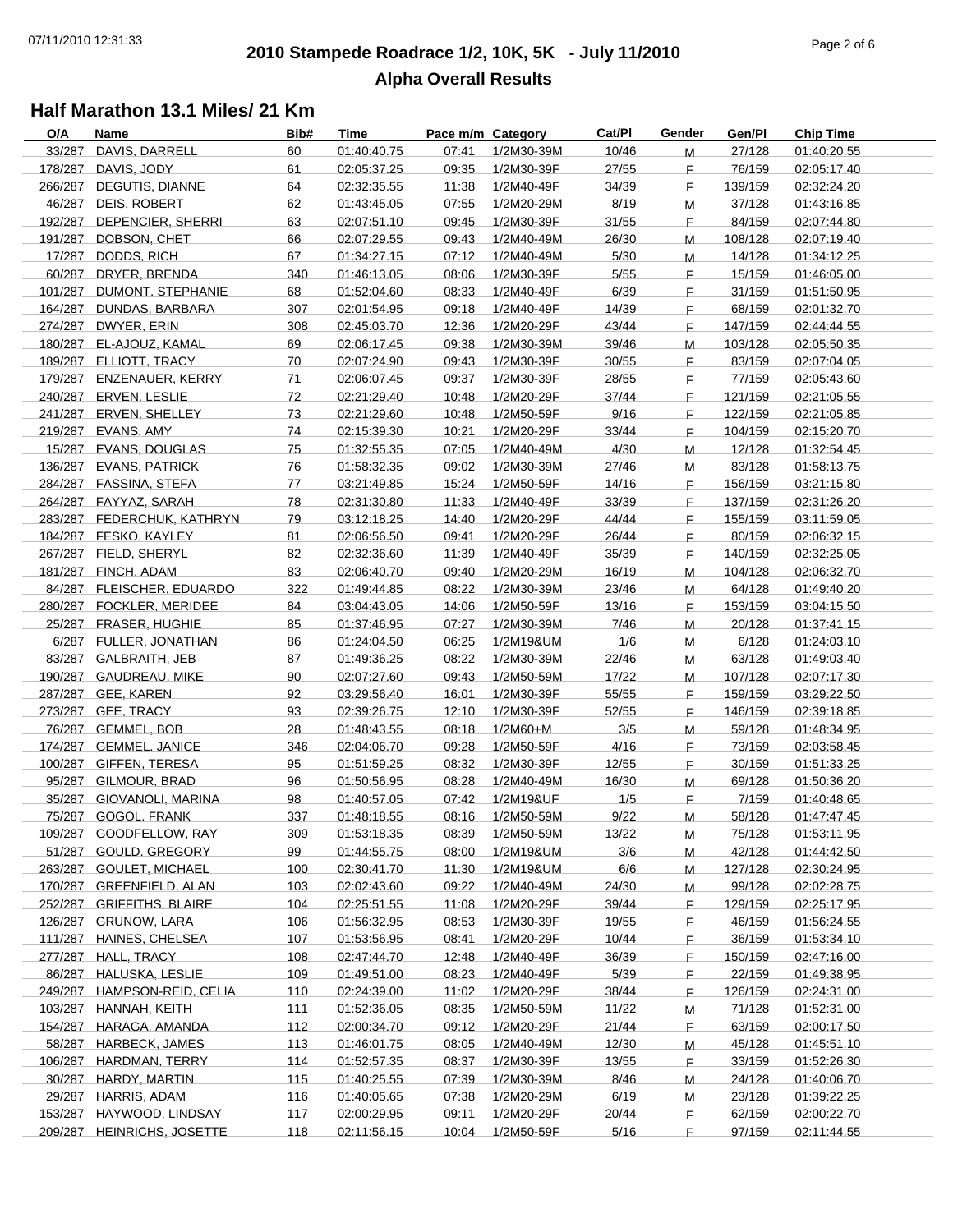## **2010 Stampede Roadrace 1/2, 10K, 5K - July 11/2010** 07/11/2010 12:31:33 Page 3 of 6 **Alpha Overall Results**

| O/A | Name                        | Bib# | <b>Time</b> | Pace m/m Category |            | Cat/Pl | Gender      | Gen/Pl  | <b>Chip Time</b> |
|-----|-----------------------------|------|-------------|-------------------|------------|--------|-------------|---------|------------------|
|     | 114/287 HENDERSON, MEREDITH | 119  | 01:54:28.95 | 08:44             | 1/2M20-29F | 11/44  | F.          | 37/159  | 01:54:19.65      |
|     | 206/287 HILL, TRACY         | 121  | 02:11:09.95 | 10:00             | 1/2M30-39F | 37/55  | F.          | 94/159  | 02:10:59.95      |
|     | 36/287 HIRD, AYANO          | 122  | 01:41:30.15 | 07:44             | 1/2M30-39F | 3/55   | F.          | 8/159   | 01:41:23.55      |
|     | 271/287 HOFF, LYNDSEY       | 123  | 02:36:57.65 | 11:58             | 1/2M20-29F | 42/44  | F.          | 144/159 | 02:36:44.00      |
|     | 278/287 HOGG, SHELLEY       | 124  | 02:50:38.20 | 13:01             | 1/2M40-49F | 37/39  | F.          | 151/159 | 02:50:26.80      |
|     | 197/287 HOOPER, AMBER       | 125  | 02:08:49.10 | 09:50             | 1/2M20-29F | 30/44  | F.          | 88/159  | 02:08:14.65      |
|     |                             |      |             |                   |            |        |             |         |                  |
|     | 205/287 HOWARD, VICTORIA    | 127  | 02:10:49.05 | 09:59             | 1/2M30-39F | 36/55  | F.          | 93/159  | 02:10:23.65      |
|     | 133/287 HUNT, CHRIS         | 295  | 01:57:51.90 | 08:59             | 1/2M20-29M | 14/19  | M           | 82/128  | 01:57:26.60      |
|     | 68/287 HUTTON, TIM          | 264  | 01:47:24.55 | 08:11             | 1/2M30-39M | 17/46  | M           | 52/128  | 01:47:20.80      |
|     | 155/287 HUYNH, HOA          | 310  | 02:00:35.20 | 09:12             | 1/2M30-39M | 32/46  | м           | 92/128  | 02:00:06.10      |
|     | 224/287 HYNES-ANTHONY, JUDY | 128  | 02:16:40.75 | 10:26             | 1/2M30-39F | 42/55  | F.          | 107/159 | 02:16:19.65      |
|     | 81/287 INFUSINO, PATTY      | 130  | 01:48:59.15 | 08:19             | 1/2M40-49F | 4/39   | F.          | 20/159  | 01:48:47.90      |
|     | 176/287 INGLIS, CINDER      | 131  | 02:04:33.45 | 09:30             | 1/2M30-39F | 26/55  | F.          | 75/159  | 02:04:00.85      |
|     | 188/287 JACKSON, DOUG       | 132  | 02:07:24.25 | 09:43             | 1/2M30-39M | 40/46  | M           | 106/128 | 02:07:00.95      |
|     | 122/287 JACKSON, SUSAN      | 133  | 01:55:33.65 | 08:49             | 1/2M30-39F | 17/55  | $\mathsf F$ | 43/159  | 01:55:26.65      |
|     |                             |      |             |                   |            |        |             |         |                  |
|     | 260/287 JENKS, ANICK        | 134  | 02:29:43.55 | 11:25             | 1/2M30-39F | 48/55  | F.          | 135/159 | 02:29:29.70      |
|     | 261/287 JENKS, PAM          | 333  | 02:29:43.70 | 11:25             | 1/2M40-49F | 32/39  | F.          | 136/159 | 02:29:29.85      |
|     | 141/287 JENNIEX, DAVID      | 135  | 01:59:24.35 | 09:06             | 1/2M30-39M | 30/46  | M           | 88/128  | 01:59:09.05      |
|     | 269/287 JENSEN, JESICA      | 136  | 02:33:33.45 | 11:43             | 1/2M30-39F | 49/55  | F.          | 142/159 | 02:33:14.65      |
|     | 247/287 JOHANNSON, LORRAINE | 137  | 02:23:48.00 | 10:58             | 1/2M40-49F | 28/39  | F.          | 124/159 | 02:23:30.70      |
|     | 128/287 JOHNSON, NATASHA    | 139  | 01:56:47.40 | 08:54             | 1/2M30-39F | 20/55  | F.          | 47/159  | 01:56:39.35      |
|     | 251/287 JONES, CHARESE      | 140  | 02:25:37.75 | 11:07             | 1/2M40-49F | 30/39  | F.          | 127/159 | 02:25:16.75      |
|     | 187/287 KANJI, RAISA        | 143  | 02:07:21.75 | 09:43             | 1/2M20-29F | 28/44  | F.          | 82/159  | 02:06:52.45      |
|     | 236/287 KANJI, YASMIN       | 144  | 02:20:18.65 | 10:42             | 1/2M50-59F | 8/16   | F.          | 118/159 | 02:19:49.25      |
|     | 32/287 KINASCHUK, KENT      | 146  | 01:40:33.35 | 07:40             | 1/2M30-39M | 9/46   | M           | 26/128  | 01:40:26.95      |
|     |                             |      |             |                   |            |        |             |         |                  |
|     | 214/287 KINNI, KERRI        | 348  | 02:13:49.40 | 10:12             | 1/2M20-29F | 32/44  | F.          | 102/159 | 02:13:44.75      |
|     | 137/287 KMET, JASON         | 149  | 01:58:32.65 | 09:02             | 1/2M30-39M | 28/46  | M           | 84/128  | 01:58:14.75      |
|     | 142/287 KOLBER, RACHEL      | 150  | 01:59:25.80 | 09:07             | 1/2M30-39F | 23/55  | F.          | 54/159  | 01:59:10.00      |
|     | 92/287 KRAATZ, JASON        | 151  | 01:50:41.50 | 08:27             | 1/2M30-39M | 25/46  | M           | 68/128  | 01:50:31.05      |
|     | 7/287 KROSHUS, EMILY        | 345  | 01:25:27.20 | 06:31             | 1/2M20-29F | 1/44   | F.          | 1/159   | 01:25:24.90      |
|     | 53/287 KURRANT, DOUGLAS     | 155  | 01:45:16.30 | 08:02             | 1/2M40-49M | 10/30  | M           | 43/128  | 01:44:53.90      |
|     | 117/287 LADDS-BOND, DAWN    | 156  | 01:54:54.05 | 08:46             | 1/2M30-39F | 15/55  | F.          | 39/159  | 01:54:35.55      |
|     | 216/287 LANE, ROBBIE        | 347  | 02:13:54.15 | 10:13             | 1/2M30-39M | 43/46  | M           | 114/128 | 02:13:38.80      |
|     | 272/287 LAQUERRE, GABRIELA  | 157  | 02:38:03.55 | 12:03             | 1/2M30-39F | 51/55  | F.          | 145/159 | 02:37:31.25      |
|     | 243/287 LAQUERRE, STEVEN    |      | 02:22:26.15 | 10:52             |            | 45/46  |             | 120/128 | 02:21:53.85      |
|     |                             | 158  |             |                   | 1/2M30-39M |        | M           |         |                  |
|     | 152/287 LASTIWKA, DEREK     | 159  | 02:00:28.85 | 09:11             | 1/2M20-29M | 15/19  | M           | 91/128  | 02:00:22.05      |
|     | 115/287 LAWRENCE, COLLEEN   | 160  | 01:54:30.55 | 08:44             | 1/2M20-29F | 12/44  | F.          | 38/159  | 01:54:15.30      |
|     | 223/287 LAWSON, KARLA       | 161  | 02:16:37.35 | 10:25             | 1/2M30-39F | 41/55  | F.          | 106/159 | 02:16:29.20      |
|     | 134/287 LEFEBVRE, SUZANNE   | 162  | 01:58:00.65 | 09:00             | 1/2M20-29F | 17/44  | F.          | 52/159  | 01:57:59.35      |
|     | 168/287 LEMON, DENNIS       | 292  | 02:02:17.25 | 09:20             | 1/2M40-49M | 23/30  | M           | 97/128  | 02:02:12.55      |
|     | 234/287 LEMON, TERESA       | 293  | 02:20:09.00 | 10:41             | 1/2M40-49F | 26/39  | F.          | 116/159 | 02:19:44.95      |
|     | 28/287 LENEHAN, TREVOR      | 164  | 01:39:59.20 | 07:38             | 1/2M20-29M | 5/19   | M           | 22/128  | 01:39:54.80      |
|     | 173/287 LEVESQUE, CAROLE    | 165  | 02:03:44.45 | 09:26             | 1/2M40-49F | 17/39  | F.          | 72/159  | 02:03:38.45      |
|     | 12/287 LEWIS, JASON         | 342  | 01:31:30.65 | 06:59             | 1/2M30-39M | 4/46   | M           | 10/128  | 01:31:29.90      |
|     | 160/287 LICKERS, TANYA      |      |             |                   |            | 12/39  |             |         |                  |
|     |                             | 167  | 02:01:11.15 | 09:15             | 1/2M40-49F |        | F.          | 65/159  | 02:01:01.35      |
|     | 21/287 LIM, SU-CHONG        | 294  | 01:37:04.65 | 07:24             | $1/2M60+M$ | 1/5    | M           | 18/128  | 01:37:02.35      |
|     | 221/287 LOEWEN, JANEE       | 169  | 02:16:16.85 | 10:24             | 1/2M30-39F | 40/55  | F           | 105/159 | 02:16:07.00      |
|     | 26/287 LOWE, JEFF           | 171  | 01:39:21.25 | 07:35             | 1/2M40-49M | 6/30   | M           | 21/128  | 01:39:18.35      |
|     | 268/287 MACBEATH, DONALDA   | 173  | 02:32:41.50 | 11:39             | 1/2M50-59F | 12/16  | F.          | 141/159 | 02:32:29.35      |
|     | 110/287 MACDONALD, ANGELA   | 326  | 01:53:21.85 | 08:39             | 1/2M30-39F | 14/55  | F.          | 35/159  | 01:53:08.50      |
|     | 34/287 MACDONALD, BOB       | 174  | 01:40:52.30 | 07:42             | 1/2M50-59M | 3/22   | M           | 28/128  | 01:40:47.70      |
|     | 193/287 MACINTYRE, ASHLEY   | 237  | 02:07:51.35 | 09:45             | 1/2M20-29F | 29/44  | F.          | 85/159  | 02:07:41.60      |
|     | 281/287 MACNAUGHTON, CATHY  | 175  | 03:04:43.55 | 14:06             | 1/2M40-49F | 39/39  | F.          | 154/159 | 03:04:16.00      |
|     | 202/287 MACPHERSON, ANDREW  | 312  | 02:09:42.60 | 09:54             | 1/2M30-39M | 41/46  |             | 111/128 | 02:09:30.55      |
|     |                             |      |             |                   |            |        | M           |         |                  |
|     | 207/287 MAHER, NANCY        | 176  | 02:11:18.50 | 10:01             | 1/2M40-49F | 21/39  | F.          | 95/159  | 02:10:56.20      |
|     | 270/287 MAHESH, HARJIT      | 313  | 02:36:02.45 | 11:54             | 1/2M30-39F | 50/55  | F.          | 143/159 | 02:35:45.30      |
|     | 262/287 MALLARI, VICENTE    | 177  | 02:30:07.75 | 11:27             | 1/2M30-39M | 46/46  | M           | 126/128 | 02:29:35.25      |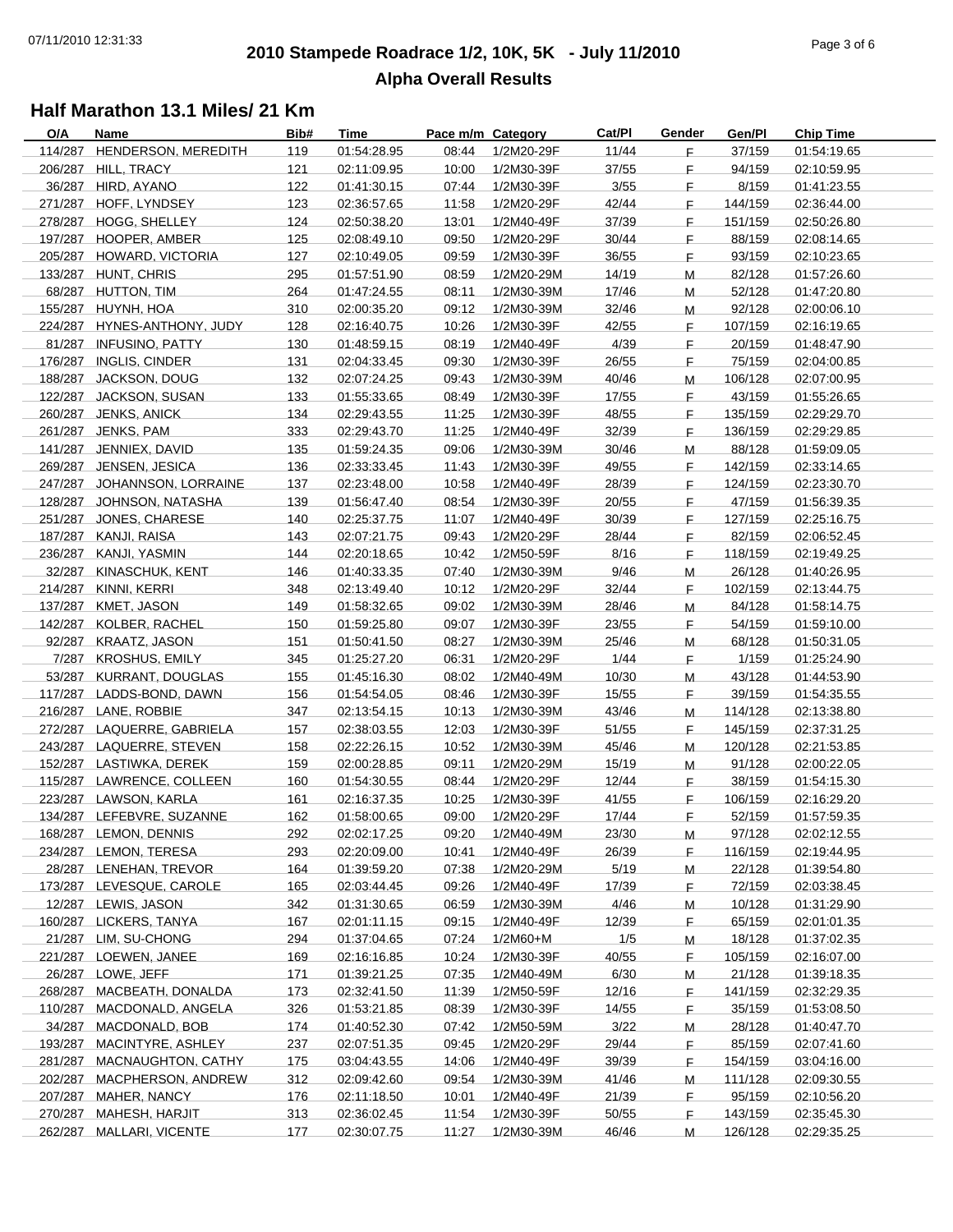## **2010 Stampede Roadrace 1/2, 10K, 5K - July 11/2010** 07/11/2010 12:31:34 Page 4 of 6 **Alpha Overall Results**

| O/A | Name                       | Bib# | Time        | Pace m/m Category |            | Cat/Pl | Gender | Gen/Pl  | <b>Chip Time</b> |
|-----|----------------------------|------|-------------|-------------------|------------|--------|--------|---------|------------------|
|     | 50/287 MALTIN, CALVIN      | 314  | 01:44:41.90 | 07:59             | 1/2M20-29M | 9/19   | M      | 41/128  | 01:44:33.90      |
|     | 139/287 MARCHEWKA, BRENDEN | 178  | 01:58:53.55 | 09:04             | 1/2M30-39M | 29/46  | M      | 86/128  | 01:58:53.55      |
|     | 27/287 MARINE, CHRYSTAL    | 339  | 01:39:27.40 | 07:35             | 1/2M40-49F | 1/39   | F.     | 6/159   | 01:39:15.35      |
|     | 196/287 MARR, TIFFANY      | 179  | 02:08:46.50 | 09:49             | 1/2M30-39F | 32/55  | F.     | 87/159  | 02:08:18.90      |
|     | 161/287 MARTIN, ELIZABETH  | 180  | 02:01:16.85 | 09:15             | 1/2M20-29F | 23/44  | F.     | 66/159  | 02:00:59.65      |
|     | 194/287 MARTINDALE, MARTY  | 181  | 02:08:38.25 | 09:49             | 1/2M40-49M | 27/30  |        | 109/128 | 02:08:09.30      |
|     |                            |      |             |                   |            |        | M      |         |                  |
|     | 37/287 MAYCOCK, ANDY       | 182  | 01:41:45.40 | 07:46             | 1/2M40-49M | 8/30   | M      | 29/128  | 01:41:32.15      |
|     | 229/287 MAZEREEUW, JENNY   | 183  | 02:18:42.80 | 10:35             | 1/2M20-29F | 34/44  | F.     | 111/159 | 02:10:49.40      |
|     | 158/287 MC SWEENEY, HELEN  | 184  | 02:01:03.25 | 09:14             | 1/2M20-29F | 22/44  | F.     | 64/159  | 02:00:35.35      |
|     | 18/287 MCCUTCHAN, WILSON   | 281  | 01:34:31.15 | 07:12             | 1/2M20-29M | 4/19   | М      | 15/128  | 01:34:27.75      |
|     | 156/287 MCDERMID, GREG     | 185  | 02:00:48.95 | 09:13             | 1/2M40-49M | 22/30  | М      | 93/128  | 01:56:55.25      |
|     | 250/287 MCKEE, WILF        | 141  | 02:25:33.85 | 11:06             | 1/2M60+M   | $5/5$  | м      | 124/128 | 02:25:13.60      |
|     | 120/287 MCKENNA, MEGHAN    | 188  | 01:55:26.75 | 08:48             | 1/2M20-29F | 13/44  | F.     | 41/159  | 01:55:18.75      |
|     | 226/287 MCKINNON, MALCOLM  | 189  | 02:17:02.45 | 10:27             | 1/2M50-59M | 19/22  | M      | 118/128 | 02:16:33.35      |
|     | 135/287 MCMANN, ROSLYN     | 191  | 01:58:18.35 | 09:01             | 1/2M30-39F | 22/55  | F.     | 53/159  | 01:57:47.50      |
|     |                            |      |             |                   |            |        |        |         |                  |
|     | 105/287 MCNICHOL, PETER    | 192  | 01:52:56.20 | 08:37             | 1/2M50-59M | 12/22  | M      | 72/128  | 01:52:39.30      |
|     | 185/287 MEEMA, TYLER       | 193  | 02:06:56.70 | 09:41             | 1/2M20-29M | 17/19  | M      | 105/128 | 02:06:30.95      |
|     | 116/287 MEUNIER, PATRICK   | 194  | 01:54:39.80 | 08:45             | 1/2M20-29M | 13/19  | M      | 78/128  | 01:54:32.10      |
|     | 112/287 MIRTLE, JOHN       | 297  | 01:54:13.10 | 08:43             | 1/2M50-59M | 14/22  | M      | 76/128  | 01:54:06.70      |
|     | 45/287 MISFELDT, DAVID     | 195  | 01:43:41.65 | 07:54             | 1/2M50-59M | 5/22   | M      | 36/128  | 01:43:19.40      |
|     | 66/287 MONTGOMERY, RENEE   | 315  | 01:46:52.00 | 08:09             | 1/2M20-29F | 6/44   | F.     | 16/159  | 01:46:40.15      |
|     | 246/287 MOORE, CHRISTOPHER | 196  | 02:22:56.35 | 10:54             | 1/2M20-29M | 19/19  | M      | 123/128 | 02:22:25.25      |
|     | 107/287 MOORE, KALEB       | 198  | 01:53:05.15 | 08:38             | 1/2M20-29M | 12/19  | M      | 74/128  | 01:52:01.60      |
|     | 245/287 MOORE, RICHARD     | 199  | 02:22:55.95 | 10:54             | 1/2M50-59M | 20/22  | м      | 122/128 | 02:22:25.15      |
|     | 235/287 MORRISH, ALICIA    | 200  | 02:20:10.60 | 10:42             | 1/2M30-39F | 44/55  | F      | 117/159 | 02:19:45.15      |
|     |                            |      |             |                   |            |        |        |         |                  |
|     | 88/287 MORRISH, IAIN       | 129  | 01:50:08.40 | 08:24             | 1/2M40-49M | 14/30  | М      | 66/128  | 01:49:42.90      |
|     | 222/287 MORTIMER, JASON    | 201  | 02:16:24.95 | 10:24             | 1/2M30-39M | 44/46  | М      | 117/128 | 02:16:23.35      |
|     | 102/287 MURPHY, KELLY      | 202  | 01:52:04.70 | 08:33             | 1/2M40-49F | 7/39   | F.     | 32/159  | 01:51:51.35      |
|     | 199/287 MURRAY, SHARA      | 203  | 02:09:11.25 | 09:51             | 1/2M30-39F | 34/55  | F.     | 90/159  | 02:08:50.45      |
|     | 82/287 MURRAY, TIM         | 204  | 01:49:02.75 | 08:19             | 1/2M30-39M | 21/46  | M      | 62/128  | 01:48:41.90      |
|     | 131/287 MUTRIE, MEGHAN     | 205  | 01:57:07.95 | 08:56             | 1/2M20-29F | 16/44  | F.     | 50/159  | 01:56:39.20      |
|     | 239/287 NEGUISSE, FIKERTE  | 207  | 02:21:27.95 | 10:47             | 1/2M30-39F | 46/55  | F.     | 120/159 | 02:21:04.20      |
|     | 57/287 NELSON, AMYLEE      | 208  | 01:45:30.30 | 08:03             | 1/2M19&UF  | 2/5    | F.     | 13/159  | 01:45:07.95      |
|     | 77/287 NEWMAN, NAOMI       | 210  | 01:48:43.70 | 08:18             | 1/2M30-39F | 7/55   | F.     | 18/159  | 01:48:40.60      |
|     |                            |      |             |                   | 1/2M50-59M | 18/22  |        | 115/128 |                  |
|     | 218/287 NIEMAN, PETER      | 298  | 02:14:39.85 | 10:16             |            |        | M      |         | 02:14:15.85      |
|     | 14/287 NODWELL, JOYLIN     | 344  | 01:32:41.35 | 07:04             | 1/2M30-39F | 1/55   | F.     | 3/159   | 01:32:39.85      |
|     | 259/287 NOLKE, JULIE       | 299  | 02:29:31.85 | 11:24             | 1/2M19&UF  | $5/5$  | F.     | 134/159 | 02:29:06.45      |
|     | 148/287 NOSKY, JOANNE      | 212  | 01:59:54.30 | 09:09             | 1/2M40-49F | 11/39  | F.     | 60/159  | 01:59:46.45      |
|     | 42/287 O'MALLEY, DARRAGH   | 213  | 01:43:08.50 | 07:52             | 1/2M20-29M | 7/19   | M      | 34/128  | 01:43:05.80      |
|     | 258/287 OISHI, CHERYL      | 214  | 02:29:02.90 | 11:22             | 1/2M40-49F | 31/39  | F      | 133/159 | 02:28:38.75      |
|     | 242/287 OLIN, MELISSA      | 215  | 02:22:23.10 | 10:52             | 1/2M40-49F | 27/39  | F.     | 123/159 | 02:21:53.55      |
|     | 67/287 ORR, IAN            | 327  | 01:47:22.05 | 08:11             | $1/2M60+M$ | 2/5    | M      | 51/128  | 01:47:12.20      |
|     | 150/287 PALMER, MITCH      | 218  | 02:00:08.20 | 09:10             | 1/2M30-39M | 31/46  | м      | 89/128  | 02:00:04.15      |
|     | 125/287 PARKER, ALEXANDRA  | 219  | 01:55:59.60 | 08:51             | 1/2M20-29F | 15/44  | F.     | 45/159  | 01:55:44.25      |
|     | 232/287 PARKER, BRENDA     | 220  |             |                   |            |        |        | 114/159 | 02:19:11.30      |
|     |                            |      | 02:19:26.95 | 10:38             | 1/2M50-59F | 7/16   | F      |         |                  |
|     | 85/287 PARKER, EVANN       | 221  | 01:49:49.80 | 08:23             | 1/2M19&UF  | 3/5    | F.     | 21/159  | 01:49:34.75      |
|     | 19/287 PARKER, GARTH       | 222  | 01:34:32.35 | 07:13             | 1/2M50-59M | 1/22   | M      | 16/128  | 01:34:28.05      |
|     | 254/287 PARNELL, MARTIN    | 223  | 02:28:04.20 | 11:18             | 1/2M50-59M | 21/22  | M      | 125/128 | 02:27:39.80      |
|     | 9/287 PARR, CHAD           | 224  | 01:28:22.00 | 06:44             | 1/2M30-39M | 3/46   | M      | 7/128   | 01:28:20.50      |
|     | 130/287 PASIEKA, JANICE    | 225  | 01:56:54.90 | 08:55             | 1/2M50-59F | 2/16   | F.     | 49/159  | 01:56:47.15      |
|     | 5/287 PENNY, BLAINE        | 300  | 01:23:22.00 | 06:21             | 1/2M30-39M | 2/46   | M      | 5/128   | 01:23:19.10      |
|     | 62/287 PORTILLO, GUILLERMO | 341  | 01:46:19.25 | 08:07             | 1/2M20-29M | 10/19  | M      | 47/128  | 01:46:16.05      |
|     | 231/287 POZNIKOFF, KRISTA  | 226  | 02:19:19.05 | 10:38             | 1/2M20-29F | 36/44  | F.     | 113/159 | 02:19:05.65      |
|     | 159/287 PUMPHREY, MATT     | 316  | 02:01:08.85 | 09:14             | 1/2M30-39M | 34/46  |        | 95/128  | 02:01:00.70      |
|     |                            |      |             |                   |            |        | M      |         |                  |
|     | 182/287 PYETT, SHELSEY     | 227  | 02:06:41.00 | 09:40             | 1/2M20-29F | 25/44  | F.     | 78/159  | 02:06:33.35      |
|     | 55/287 RACH, NICOLE        | 317  | 01:45:22.75 | 08:02             | 1/2M30-39F | 4/55   | F.     | 11/159  | 01:45:21.25      |
|     | 230/287 RAUGUST, TIFFANY   | 228  | 02:18:56.75 | 10:36             | 1/2M20-29F | 35/44  | F.     | 112/159 | 02:18:29.10      |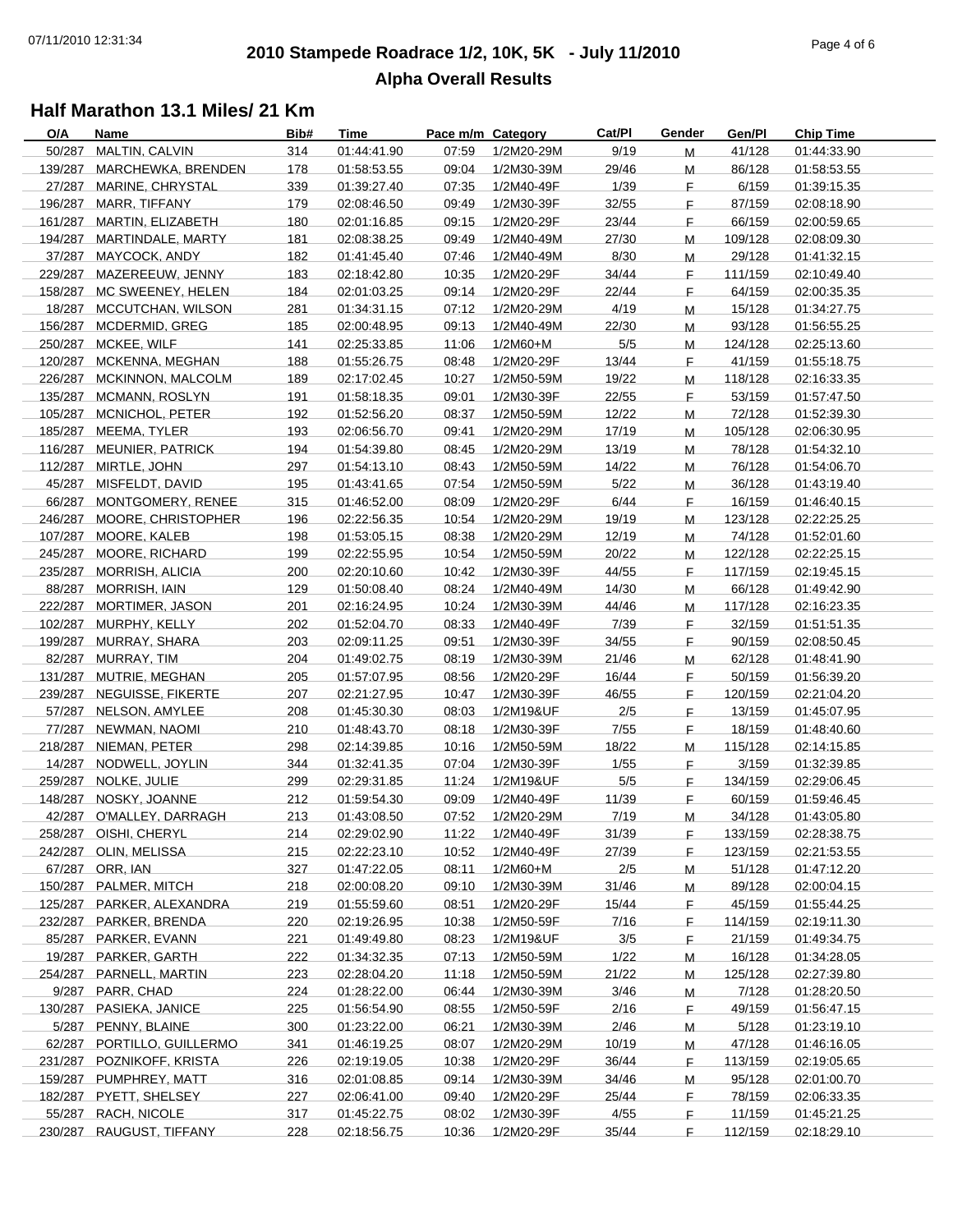## **2010 Stampede Roadrace 1/2, 10K, 5K - July 11/2010** 07/11/2010 12:31:34 Page 5 of 6 **Alpha Overall Results**

| O/A | Name                          | Bib# | <b>Time</b> | Pace m/m Category |            | Cat/Pl | Gender | Gen/Pl  | <b>Chip Time</b> |
|-----|-------------------------------|------|-------------|-------------------|------------|--------|--------|---------|------------------|
|     | 38/287 RAZON, RON             | 301  | 01:42:18.95 | 07:48             | 1/2M30-39M | 11/46  | M      | 30/128  | 01:42:12.60      |
|     | 98/287 REIMER, DORIS          | 323  | 01:51:40.90 | 08:31             | 1/2M30-39F | 11/55  | F.     | 29/159  | 01:51:34.80      |
|     | 175/287 REINSON-ADAM, TRICIA  | 230  | 02:04:25.45 | 09:29             | 1/2M40-49F | 18/39  | F.     | 74/159  | 02:04:21.15      |
|     | 127/287 REMESAT, DARIUS       | 231  | 01:56:46.25 | 08:54             | 1/2M40-49M | 19/30  | M      | 81/128  | 01:56:08.60      |
|     | 70/287 RICHY, JEANFRANCOIS    | 232  | 01:47:46.90 | 08:13             | 1/2M50-59M | 7/22   | M      | 54/128  | 01:47:23.05      |
|     | 119/287 RIEMANN, CAROLYNN     | 328  | 01:55:13.30 | 08:47             | 1/2M30-39F | 16/55  | F.     | 40/159  |                  |
|     |                               |      |             |                   |            |        |        |         | 01:54:47.30      |
|     | 91/287 ROA, MELISSA           | 233  | 01:50:34.75 | 08:26             | 1/2M20-29F | 8/44   | F.     | 24/159  | 01:50:21.70      |
|     | 217/287 ROE, SARAH            | 234  | 02:14:03.30 | 10:14             | 1/2M30-39F | 39/55  | F.     | 103/159 | 02:13:31.45      |
|     | 11/287 ROWE, PHILIP           | 235  | 01:28:42.40 | 06:46             | 1/2M40-49M | 2/30   | M      | 9/128   | 01:28:36.20      |
|     | 151/287 ROWSELL, ANDREW       | 236  | 02:00:14.65 | 09:10             | 1/2M40-49M | 21/30  | M      | 90/128  | 01:59:51.95      |
|     | 1/287 RYNN, ALEX              | 324  | 01:16:33.35 | 05:50             | 1/2M20-29M | 1/19   | M      | 1/128   | 01:16:33.85      |
|     | 80/287 SAINTE-CROIX, CLAUDE   | 238  | 01:48:52.75 | 08:18             | 1/2M50-59M | 10/22  | м      | 61/128  | 01:48:27.00      |
|     | 227/287 SAINTE-CROIX, LEILA   | 239  | 02:17:41.90 | 10:30             | 1/2M50-59F | 6/16   | F.     | 109/159 | 02:17:17.90      |
|     | 200/287 SANDWELL, ALLEN       | 240  | 02:09:22.15 | 09:52             | 1/2M20-29M | 18/19  | M      | 110/128 | 02:09:12.65      |
|     | 8/287 SANGUIN, JODI           | 241  | 01:26:08.80 | 06:34             | 1/2M20-29F | 2/44   | F.     | 2/159   | 01:26:07.60      |
|     | 44/287 SCHMIDT, JOANNE        | 242  | 01:43:35.60 | 07:54             | 1/2M40-49F | 2/39   | F.     | 9/159   | 01:43:32.30      |
|     |                               |      |             |                   |            |        |        |         |                  |
|     | 237/287 SCHULER, ROB          | 243  | 02:21:14.95 | 10:46             | 1/2M40-49M | 29/30  | M      | 119/128 | 02:20:47.70      |
|     | 123/287 SCHUMAN, PHILIP       | 244  | 01:55:47.55 | 08:50             | 1/2M19&UM  | 4/6    | M      | 80/128  | 01:55:30.25      |
|     | 225/287 SCOTT, MICHELE        | 245  | 02:16:43.45 | 10:26             | 1/2M40-49F | 24/39  | F.     | 108/159 | 02:16:21.40      |
|     | 52/287 SHORT, CAROL           | 250  | 01:44:59.30 | 08:00             | 1/2M40-49F | 3/39   | F.     | 10/159  | 01:44:41.95      |
|     | 253/287 SMITH, ADRIANNE       | 251  | 02:25:51.55 | 11:08             | 1/2M20-29F | 40/44  | F.     | 128/159 | 02:25:17.15      |
|     | 208/287 SMITH, MICHELLE       | 253  | 02:11:27.90 | 10:02             | 1/2M30-39F | 38/55  | F.     | 96/159  | 02:11:21.90      |
|     | 73/287 SMITH, STEVE           | 321  | 01:48:15.45 | 08:15             | 1/2M50-59M | 8/22   | M      | 57/128  | 01:47:55.20      |
|     | 94/287 SNOW, AMANDA           | 318  | 01:50:47.75 | 08:27             | 1/2M30-39F | 9/55   | F      | 26/159  | 01:50:34.20      |
|     | 124/287 STAPLETON, MELANIE    | 257  | 01:55:49.20 | 08:50             | 1/2M30-39F | 18/55  | F.     | 44/159  | 01:55:35.70      |
|     | 233/287 STEEL, CARMELLE       | 258  | 02:19:32.90 | 10:39             | 1/2M40-49F | 25/39  | F.     | 115/159 | 02:19:03.70      |
|     |                               |      |             |                   |            |        |        |         |                  |
|     | 163/287 SWEENEY, DEANA        | 260  | 02:01:34.30 | 09:16             | 1/2M40-49F | 13/39  | F.     | 67/159  | 02:01:08.60      |
|     | 256/287 TAYLOR, ANDREA        | 261  | 02:28:19.30 | 11:19             | 1/2M20-29F | 41/44  | F.     | 131/159 | 02:27:46.70      |
|     | 285/287 TAYLOR, ANNE          | 262  | 03:22:02.55 | 15:25             | 1/2M50-59F | 15/16  | F.     | 157/159 | 03:21:28.50      |
|     | 212/287 THOMPSON, TRACEY      | 263  | 02:12:54.75 | 10:08             | 1/2M40-49F | 22/39  | F.     | 100/159 | 02:12:23.50      |
|     | 22/287 TIMMONS, DULCIE        | 265  | 01:37:17.65 | 07:25             | 1/2M20-29F | 3/44   | F.     | 4/159   | 01:37:16.25      |
|     | 228/287 TOH, MADELINE         | 266  | 02:17:48.05 | 10:31             | 1/2M30-39F | 43/55  | F.     | 110/159 | 02:17:34.40      |
|     | 121/287 TOPUSCHAK, DEZERAIE   | 325  | 01:55:29.50 | 08:49             | 1/2M20-29F | 14/44  | F.     | 42/159  | 01:55:19.95      |
|     | 47/287 TOWNS, BEN             | 267  | 01:43:50.95 | 07:55             | 1/2M19&UM  | 2/6    | M      | 38/128  | 01:43:41.35      |
|     | 96/287 TRUDEAU, DANIELLE      | 268  | 01:51:06.30 | 08:28             | 1/2M20-29F | 9/44   | F.     | 27/159  | 01:51:01.60      |
|     | 87/287 TURBIDE, CHRISTIAN     | 269  | 01:50:02.90 | 08:24             | 1/2M30-39M | 24/46  | M      | 65/128  | 01:49:49.80      |
|     |                               |      | 02:00:56.20 |                   |            |        |        | 94/128  |                  |
|     | 157/287 UMMARD, SIMON         | 302  |             | 09:13             | 1/2M30-39M | 33/46  | M      |         | 02:00:33.85      |
|     | 13/287 VANDEN DOOL, GLENN     | 270  | 01:31:36.85 | 06:59             | 1/2M40-49M | 3/30   | M      | 11/128  | 01:31:30.85      |
|     | 149/287 VANHEE, HEIDI         | 334  | 02:00:00.10 | 09:09             | 1/2M30-39F | 25/55  | F.     | 61/159  | 01:59:49.00      |
|     | 203/287 VERGOUWEN, PATRICIA   | 271  | 02:09:53.75 | 09:54             | 1/2M40-49F | 20/39  | F      | 92/159  | 02:09:24.35      |
|     | 31/287 VERSCHURE, JOEP        | 329  | 01:40:31.45 | 07:40             | 1/2M40-49M | 7/30   | M      | 25/128  | 01:40:25.15      |
|     | 65/287 VULIC, MARKO           | 272  | 01:46:43.95 | 08:08             | 1/2M30-39M | 16/46  | M      | 50/128  | 01:46:36.05      |
|     | 132/287 WAITE, ERIN           | 273  | 01:57:15.75 | 08:57             | 1/2M50-59F | 3/16   | F.     | 51/159  | 01:57:04.50      |
|     | 169/287 WALL, MIKE            | 275  | 02:02:26.20 | 09:20             | 1/2M30-39M | 36/46  | M      | 98/128  | 02:01:55.60      |
|     | 78/287 WEIGEL, MICHELLE       | 277  | 01:48:45.15 | 08:18             | 1/2M20-29F | 7/44   | F.     | 19/159  | 01:48:33.00      |
|     | 195/287 WESA, BRENDA          | 330  | 02:08:46.30 | 09:49             | 1/2M40-49F | 19/39  | F.     | 86/159  | 02:08:34.90      |
|     | 177/287 WESA, KEVIN           | 331  | 02:05:06.25 | 09:33             | 1/2M40-49M | 25/30  |        | 102/128 | 02:04:54.40      |
|     |                               |      |             |                   |            |        | Μ      |         |                  |
|     | 143/287 WICHERS, STACEY       | 278  | 01:59:35.10 | 09:07             | 1/2M40-49F | 9/39   | F.     | 55/159  | 01:59:29.30      |
|     | 279/287 WILLIAMS, RUTH        | 279  | 02:55:51.95 | 13:25             | 1/2M40-49F | 38/39  | F.     | 152/159 | 02:55:36.35      |
|     | 166/287 WILSON, LYNN          | 280  | 02:02:03.95 | 09:19             | 1/2M40-49F | 15/39  | F.     | 70/159  | 02:01:36.95      |
|     | 183/287 WINGERAK, DALLAS      | 282  | 02:06:47.25 | 09:40             | 1/2M30-39F | 29/55  | F.     | 79/159  | 02:06:20.15      |
|     | 211/287 WOELFLE, LEIGH        | 283  | 02:12:30.60 | 10:06             | 1/2M19&UF  | 4/5    | F.     | 99/159  | 02:12:04.90      |
|     | 93/287 WOLTON, SARAH          | 284  | 01:50:44.75 | 08:27             | 1/2M30-39F | 8/55   | F      | 25/159  | 01:50:34.55      |
|     | 74/287 WONG, ELEANOR          | 336  | 01:48:17.85 | 08:16             | 1/2M30-39F | 6/55   | F      | 17/159  | 01:47:46.75      |
|     | 59/287 WOOLSTENCROFT, GILLIAN | 286  | 01:46:10.40 | 08:06             | 1/2M20-29F | 5/44   | F.     | 14/159  | 01:45:56.90      |
|     | 129/287 WRIGHT, VANESSA       | 288  | 01:56:54.75 | 08:55             | 1/2M30-39F | 21/55  | F.     | 48/159  | 01:56:36.05      |
|     | 71/287 WYATT, DAVID           |      | 01:47:51.55 |                   |            | 19/46  |        | 55/128  | 01:47:36.00      |
|     |                               | 289  |             | 08:14             | 1/2M30-39M |        | M      |         |                  |